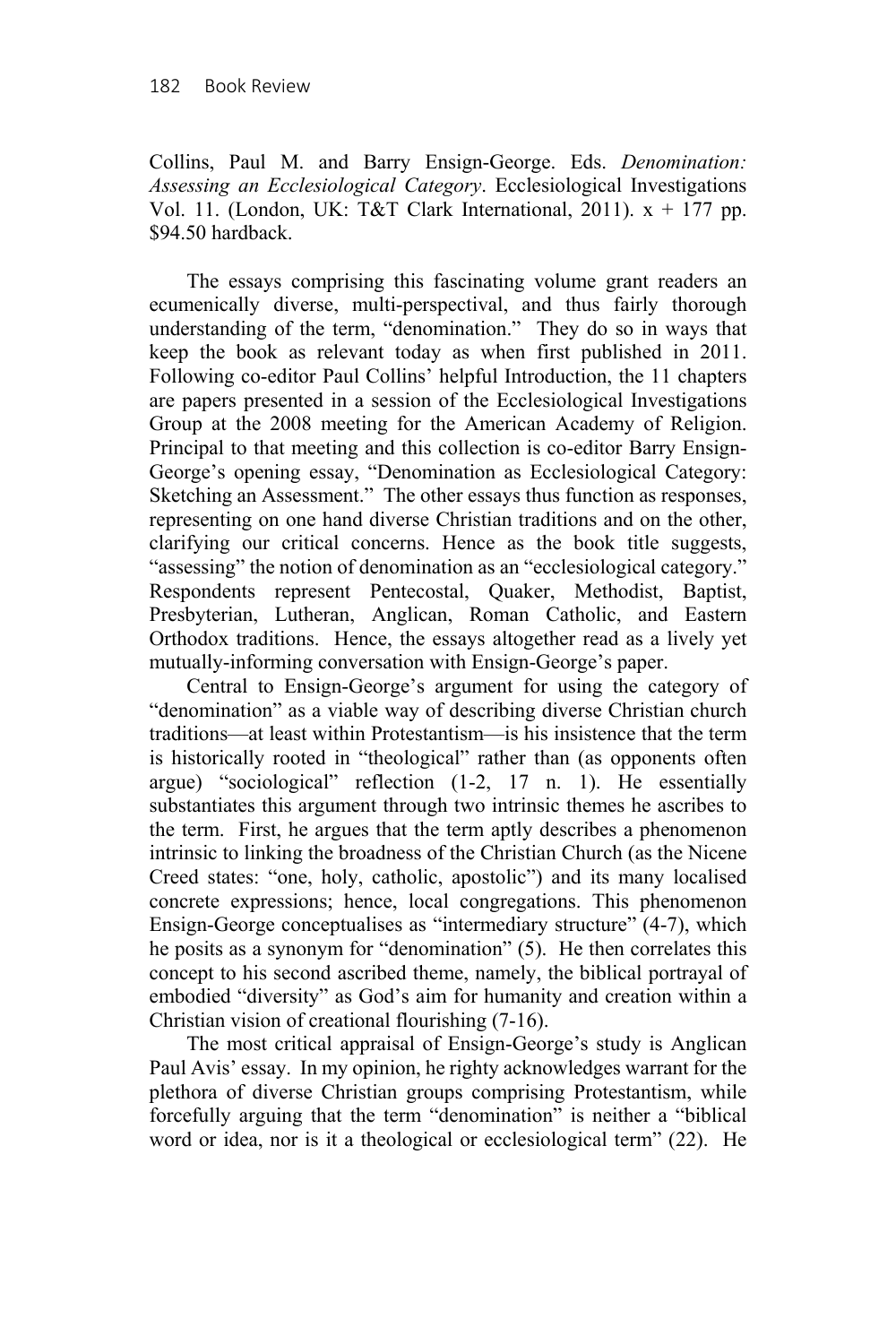then argues how other terms can better theologically articulate this diversity, such as "Christian tradition" (22).

Meanwhile, Pentecostal theologian Wolfgang Vondey's essay ("The Denomination in Classical and Global Pentecostal Ecclesiology: A Historical and Theological Contribution") especially provides Pentecostal readers an erudite discussion on how earlier 20th century classical Pentecostalism (particularly looking at the North American/USA narrative) has theologically wrestled with the "denomination" term. Through engaging earlier literature, he skilfully explains how early Pentecostals generally eschewed the term, strongly preferring to self-identity themselves through the term, "movement" (100-105). Meanwhile, he also sketches how practical organisational challenges eventually forced Pentecostal groups to embrace denominationally descriptive structures (105-108). Yet more pointedly, he also explains how historically up to this present day, Classical Pentecostalism has yet to construct from within its own resources a "comprehensive systematic . . . Pentecostal ecclesiology." He explicitly forwards his essay as a suggested cure towards this aim (101, 109-111).

Vondey therefore argues that a constructive Pentecostal ecclesiology should deeply mine the tradition's earlier penchant towards "movement" language, which he effectively links to the eschatological fervour and "liminal" aims of Pentecostal spirituality (110). I am aware that Vondey has consistently expressed similar themes elsewhere. Yet the unique quality of this essay lies in how he ecumenically forwards these distinctive Pentecostal themes towards this broader Christian conversation; particularly how Pentecostalism robustly nuances the "eschatological and dynamic character of Christianity" (167).

Another essay that especially caught my attention is Roman Catholic Peter de May's reflection. While dismissing any appropriateness of the "denomination" term with reference to his church tradition, he argues how the term helps us appreciate the unique communal giftedness of different Protestant churches (151), in ways that signify a historically warranted, "contingent" local "embodiment" of Christian life (158-159).

Meanwhile, Ensign-George's work along with fellow Presbyterian Amy Plantinga Pauw's essay ("Presbyterianism and Denomination") and Kirsteen Kim's closing paper ("Afterward: Denomination in Global Perspective") demonstrates that the historical roots and most contemporary aptness with denominationalism actually lies with the Presbyterian tradition, and hence with the greater Reformed family of Protestantism (133-135, 165-166). So, if we can embrace the legitimacy of the "denominational" structures that comprise Protestantism, we can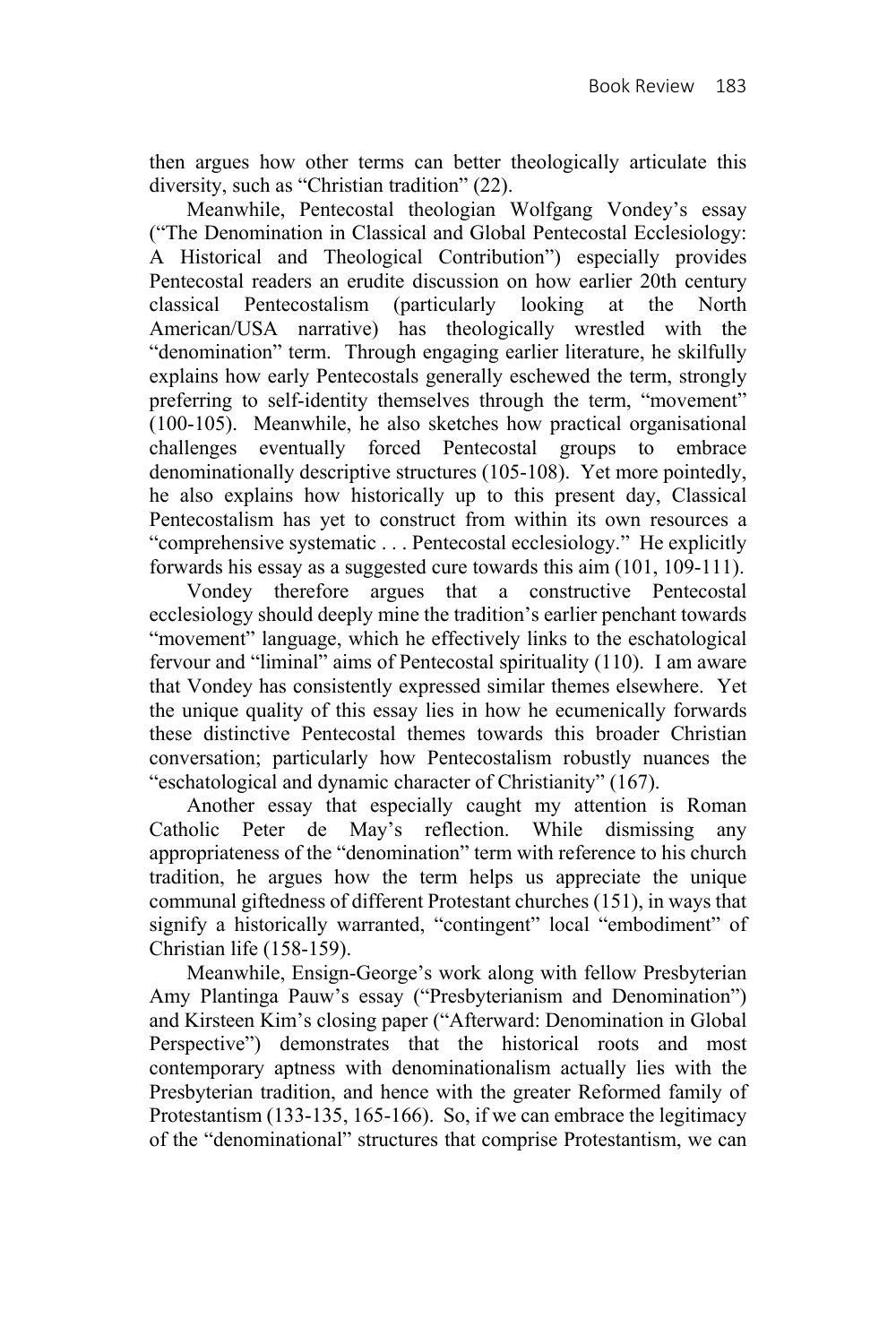thus appreciate this as perhaps a unique gift that the Reformed tradition offers the greater Christian tradition.

To clarify, I would point out how Pauw squarely acknowledges that denominations signify a "provisional structure of Christian existence that has taken diverse forms across space and time" (145). Yet for this reason, these structures provide repositories of unique "traditions," each of which can ecumenically share with others (144). As Kim points out, when we recognise the "contingent" and "provisional" nature of different Christian structures, including our own, denominationalism thus fosters a healthy "'receptive' form of ecumenism" (172), referring to mutual exchange of the communal gifts each tradition uniquely comprises. Hence, as Kim suggests—and which I will more strongly stress here—it is this very concept of distinctive yet *limited perspectival* giftedness that all Christian traditions enjoy, that denominationalism theologically proffers to ecclesiology that is, to a theology of the Church (172).

Let me conclude by outlining, specifically for a Pentecostal readership and within Pentecostal studies, this volume's relevancy, limitations and strengths. Coming from an Assemblies of God background, I know from personal experience, as Vondey well stresses, that we Pentecostals generally find ourselves ambivalent towards describing our corporate identity through the category of "denomination." I would agree with Vondey that we have good reasons for this, rooted in our unique spirituality. I moreover concur with Avis that other terms may be more theologically suitable for defining the Spirit-birthed pluralism, such as the words "traditions" or "spiritualties." Nonetheless, as a number of the respondents point out, the denomination category has historically proven helpful towards comprehending Protestant plurality. We recognise how on one hand the term helps us conceptualise the "contingent" institutional structures requisite for a tradition's missiological effectiveness within specific contexts, and on the other how the term is simply a "model" for describing Spirit-birthed ecclesial diversity.

One limitation to this collection is that it lacks adequate analysis on how the denomination concept emerged within the 17th to 18th century Euro/American emergence of Protestant Evangelicalism as a movement sometimes within and sometimes counter to the historic Protestant "national" churches. The reader should therefore appreciate the Roman Catholic and Eastern Orthodox represented essays as etic responses to a primarily Protestant phenomenon while Protestant essays thus provide and emic perspective.

In summary, let me reiterate that—while moreover recalling how the volume also positively engages a Pentecostal response within its conversation—I would strongly recommend this volume as an